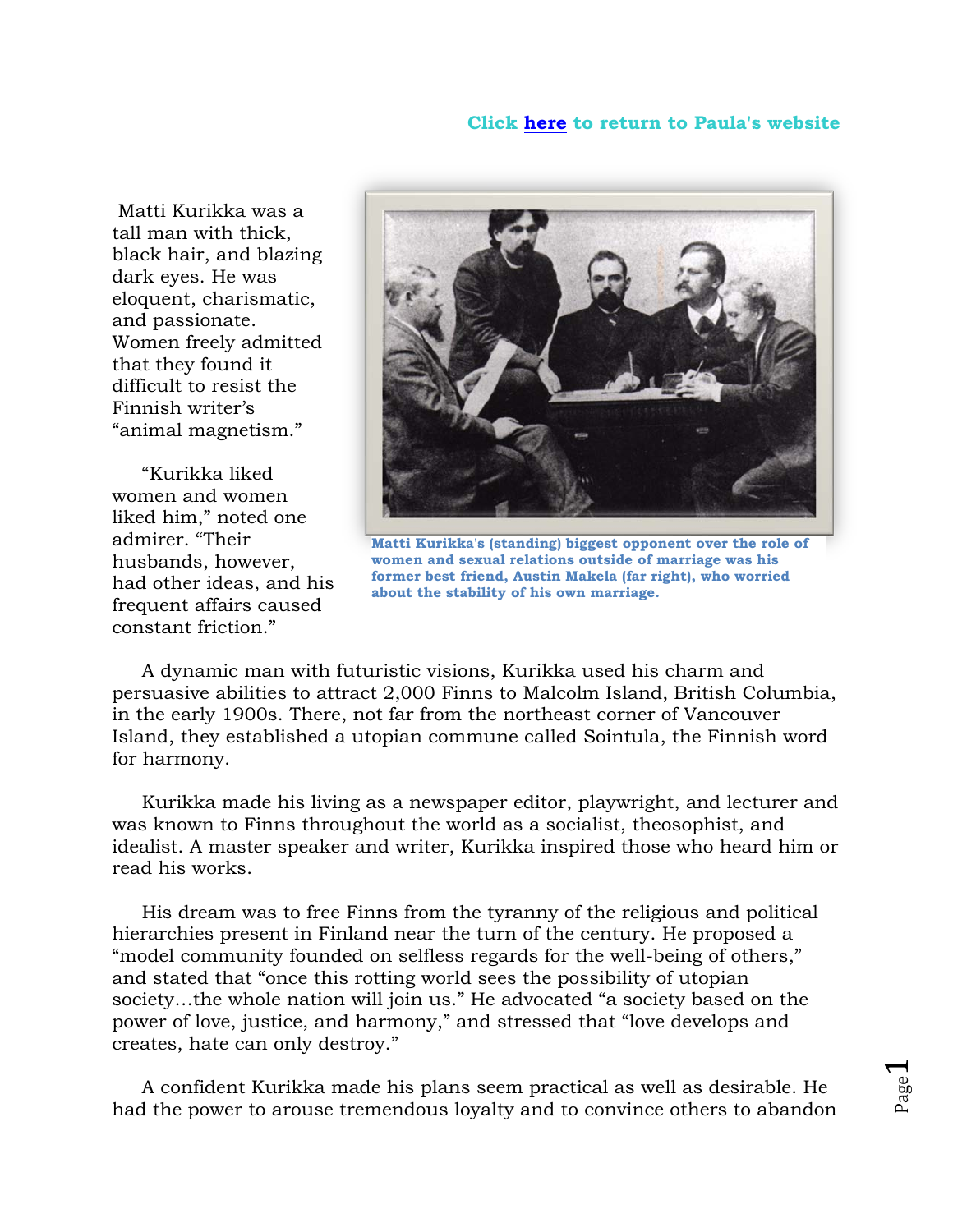their homes and jobs to pursue his idealistic visions. But wherever he went, Kurikka's impractical nature and his attraction to women inevitably left behind residual resentment and anger.

 By age 37, Kurikka's idealism had cost him his marriage to a wealthy Helsinki socialite, a prestigious reputation in Finnish political circles, and his position as editor of a prominent Finnish newspaper.

 Depressed about these matters and concerned about increasing Russian dominance of Finland, he persuaded 200 Finns to move with him to Australia where they would form "a high cultural life of freedom far away from the evils of the outside world."

 But the utopian colony failed and Kurikka accepted an invitation from some Finnish coal miners on Vancouver Island. Desperate to escape their dangerous and low-paying jobs in coal baron James Dunsmuir's mines, they wanted Kurikka to help them establish a commune.

 In 1900, while the Finns searched for a site for their utopia, Kurikka toured Canada and the United States, giving lectures and soliciting members for the commune. Kurikka began his talks in a soft, slow voice that forced everyone to lean forward to hear what he was saying.

 Gradually he would raise his voice and become more animated until finally he was striding about the stage waving his arms dramatically. By the end of every speech, energy and enthusiasm was surging through the crowd.

 "Come you proper sons and daughters of Finn mothers who comprehend that freedom is at the start and finish of man's purpose," he challenged his audiences. "Come live with us in freedom, where all are equal in the harmony of shared thoughts and all find satisfaction and pleasure in the protection of the weak."

 Kurikka promised that every aspect of the colony – work, education, and entertainment – would be shared by all. Work would be accomplished on a cooperative basis, men and women would receive equal wages, and the commune would assume responsibility for children, the sick, and the elderly.

 He promised day-care centres, disability insurance for workers, and theosophy – a religious philosophy that advocated love, freedom, and harmony with nature through mystical insight.

 Kurikka gave several lectures in Astoria, Oregon, where it was noted that the number of women in each audience grew as word of the speaker's "glowing good looks" spread through the community. At a time when women had no